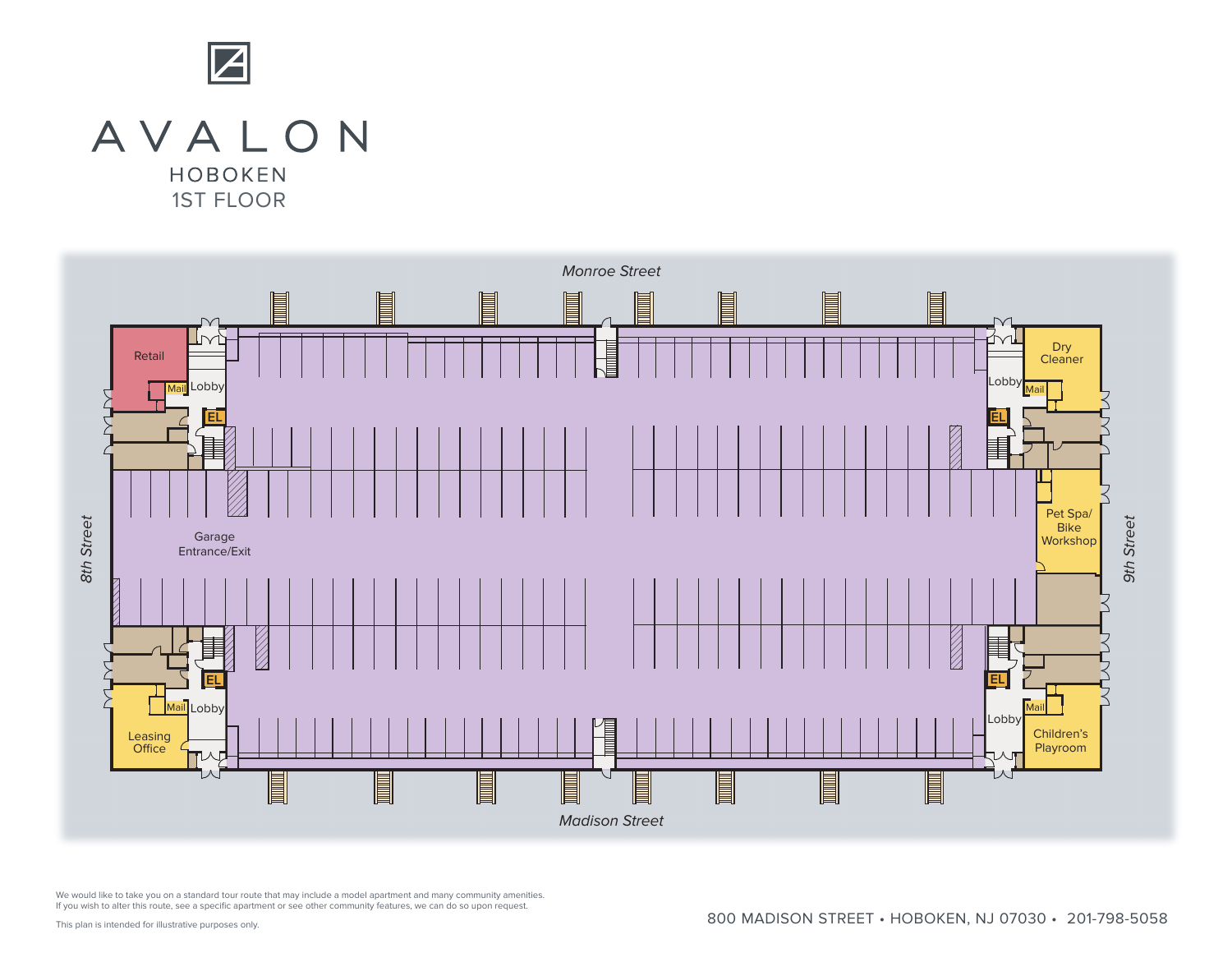

## AVALON **HOBOKEN** 2ND FLOOR

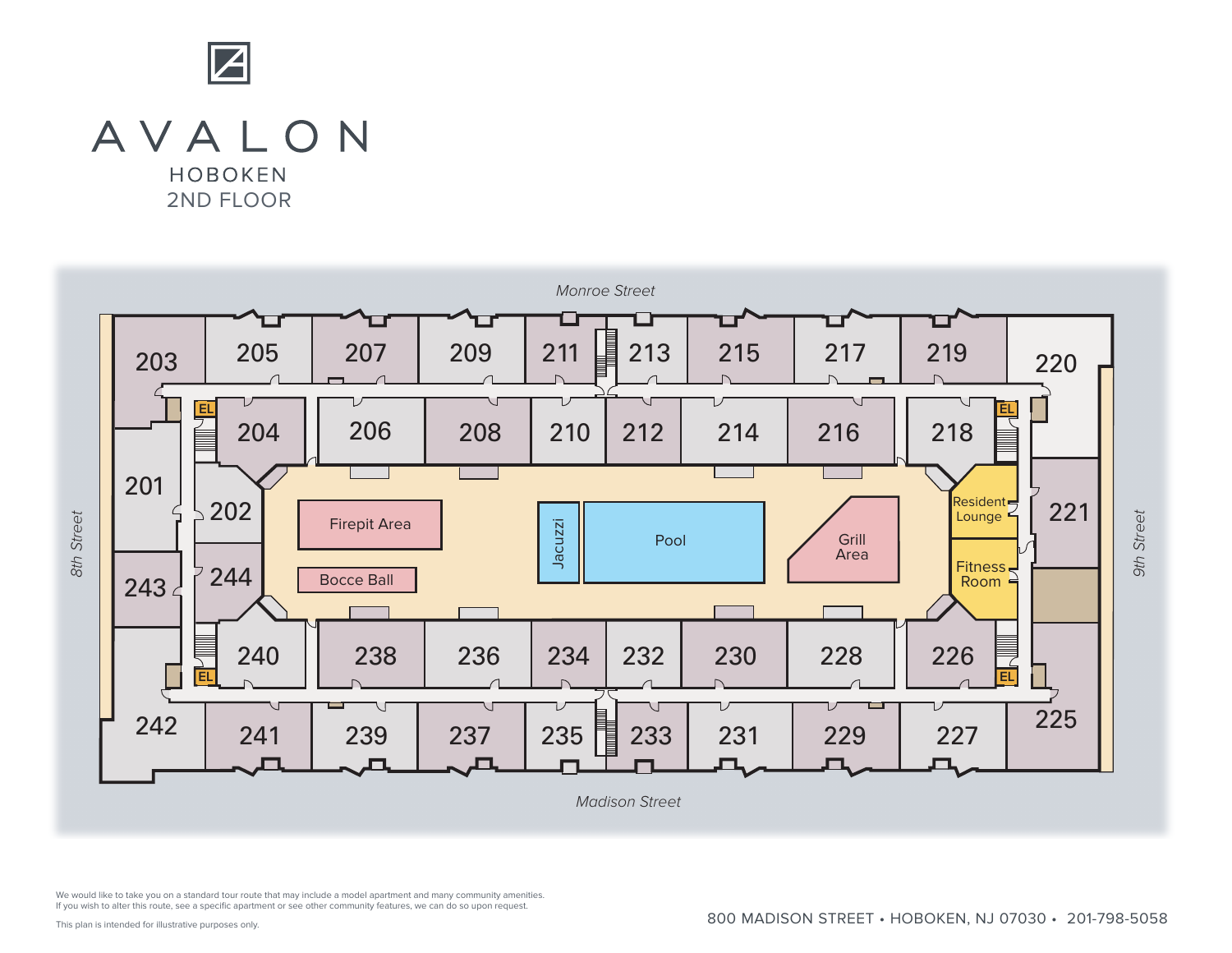

## AVALON

HOBOKEN 3RD - 6TH FLOORS



We would like to take you on a standard tour route that may include a model apartment and many community amenities. If you wish to alter this route, see a specific apartment or see other community features, we can do so upon request.